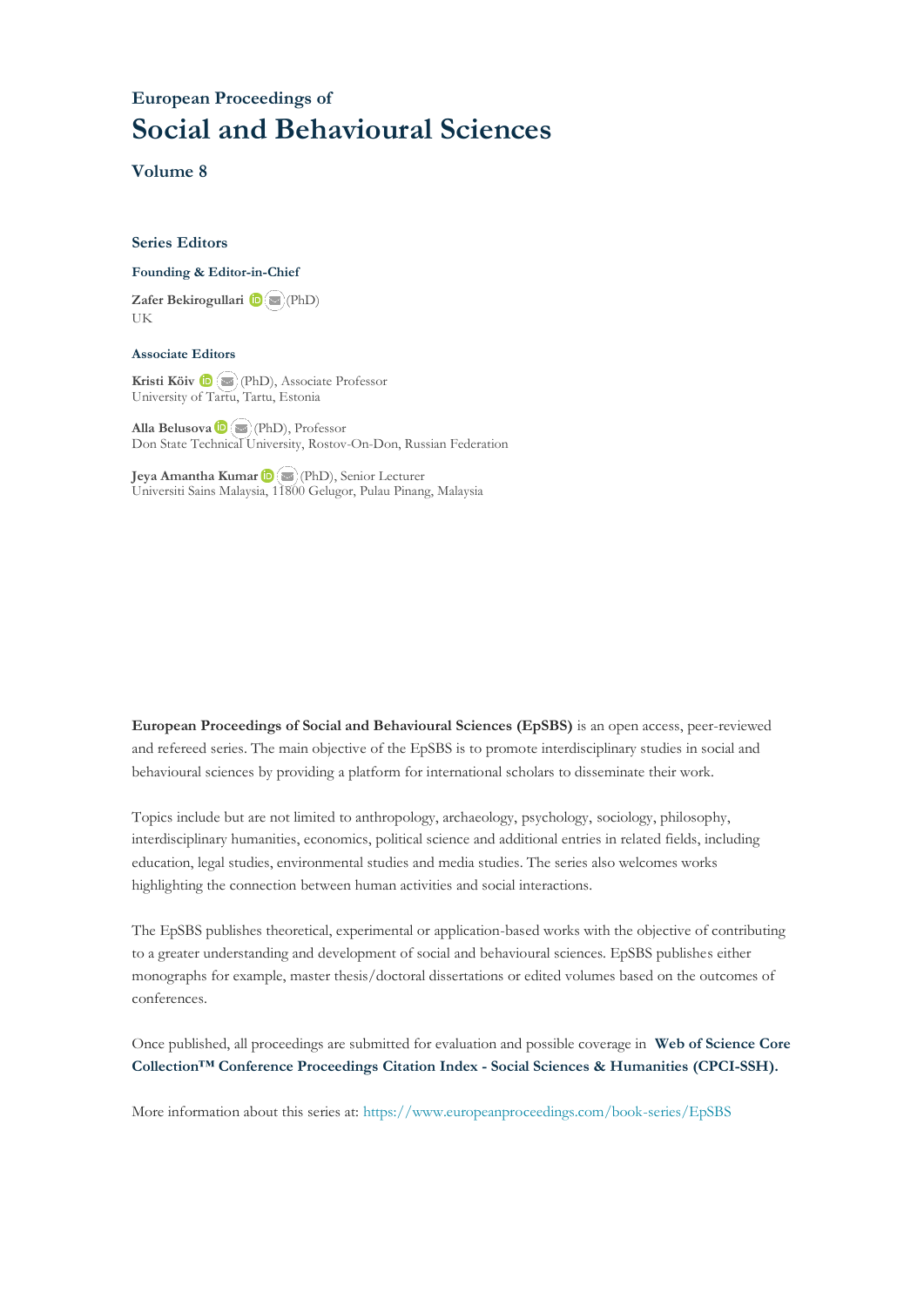# COGNITIVE - SOCIAL, AND BEHAVIOURAL SCIENCES - ICCSBS 2016, MAY

Selected, peer-reviewed papers from the

4 th Annual International Conference on Cognitive - Social, and Behavioural Sciences (icCSBs 2016, May), 07-10 May, 2016, Kyrenia, Cyprus

Edited by:

ZaferBekirogullari **iD**, Melis Y. Minas **iD**, Roslind X. Thambusamy **iD** 

#### Editor(s) Affiliation(s):

**Zafer Bekirogullari** CPsychol, AFBPsS ([Britis](mailto:zafer.bekirogullari@cyprus.bau.edu.tr)h Psychological Society), UK Bahçeşehir Cyprus University, Cyprus

**Melis Y. Minas** Istanbul Arel University, Turkey

**Roslind X. Thambusamy** INTI International College Subang Jaya, Selangor, Malaysia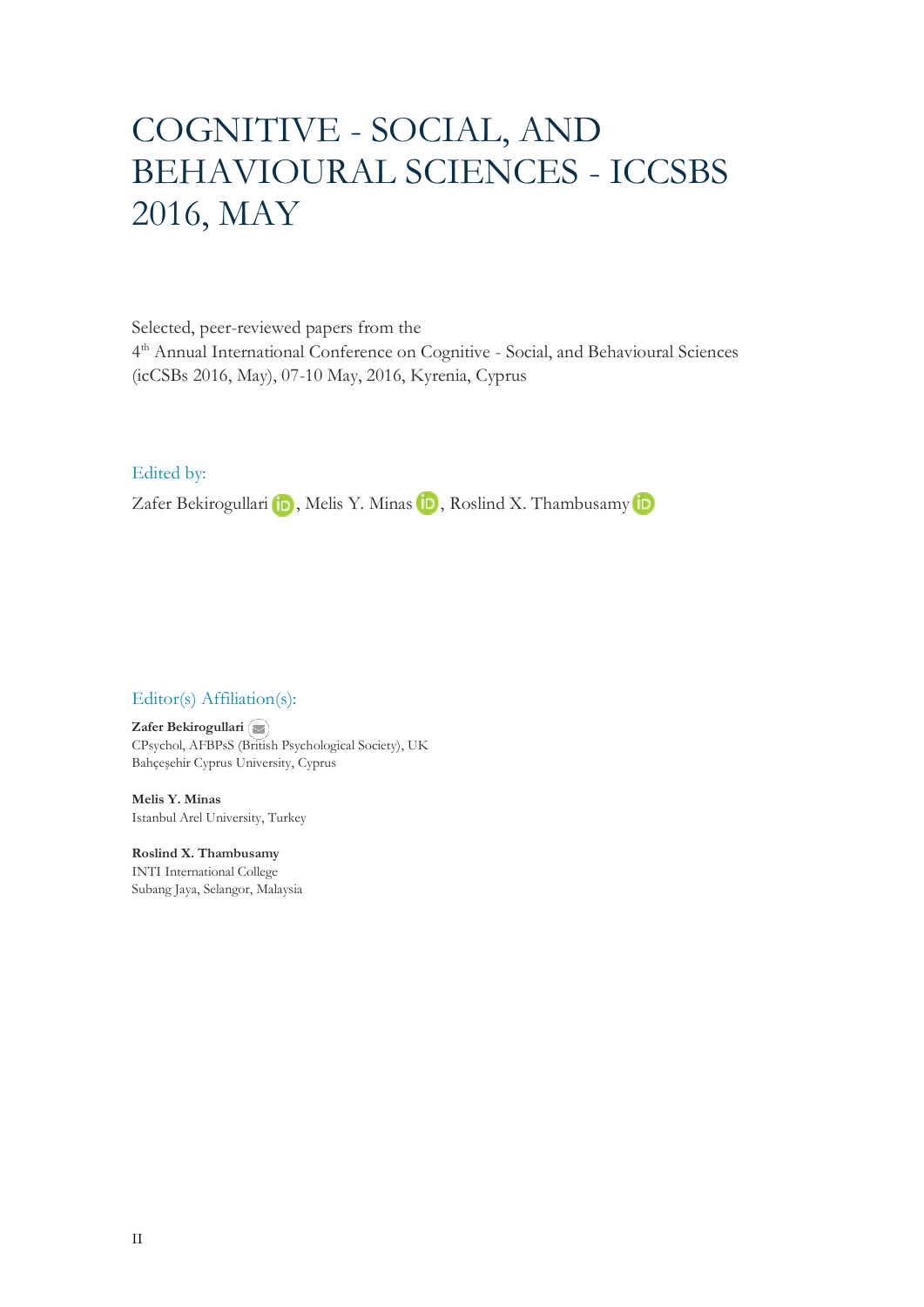

ISSN: 2357-1330 (online).

European Proceedings of Social and Behavioural Sciences

ISBN: 978-1-80296-007-5 (e-book)

COGNITIVE - SOCIAL, AND BEHAVIOURAL SCIENCES - ICCSBS 2016, MAY

[https://doi.org/10.15405/epsbs\(2357-1330\).2016.5](https://doi.org/10.15405/epsbs(2357-1330).2016.5)

 $CO$  $O$  $O$  $O$ © The Editor(s) and The Author(s) 2016. This is an open access book distributed under the Creative Commons CC License BY-NC-ND 4.0. Unported License, permitting all non-commercial use, distribution, and reproduction in any medium, provided the original work is properly cited.

This book is published by the registered company Future Academy which is registered under the ISO London Limited.

The registered company address is: 293 Green Lanes, Palmers Green, London, United Kingdom, N13 4XS Reg. Number: 9219513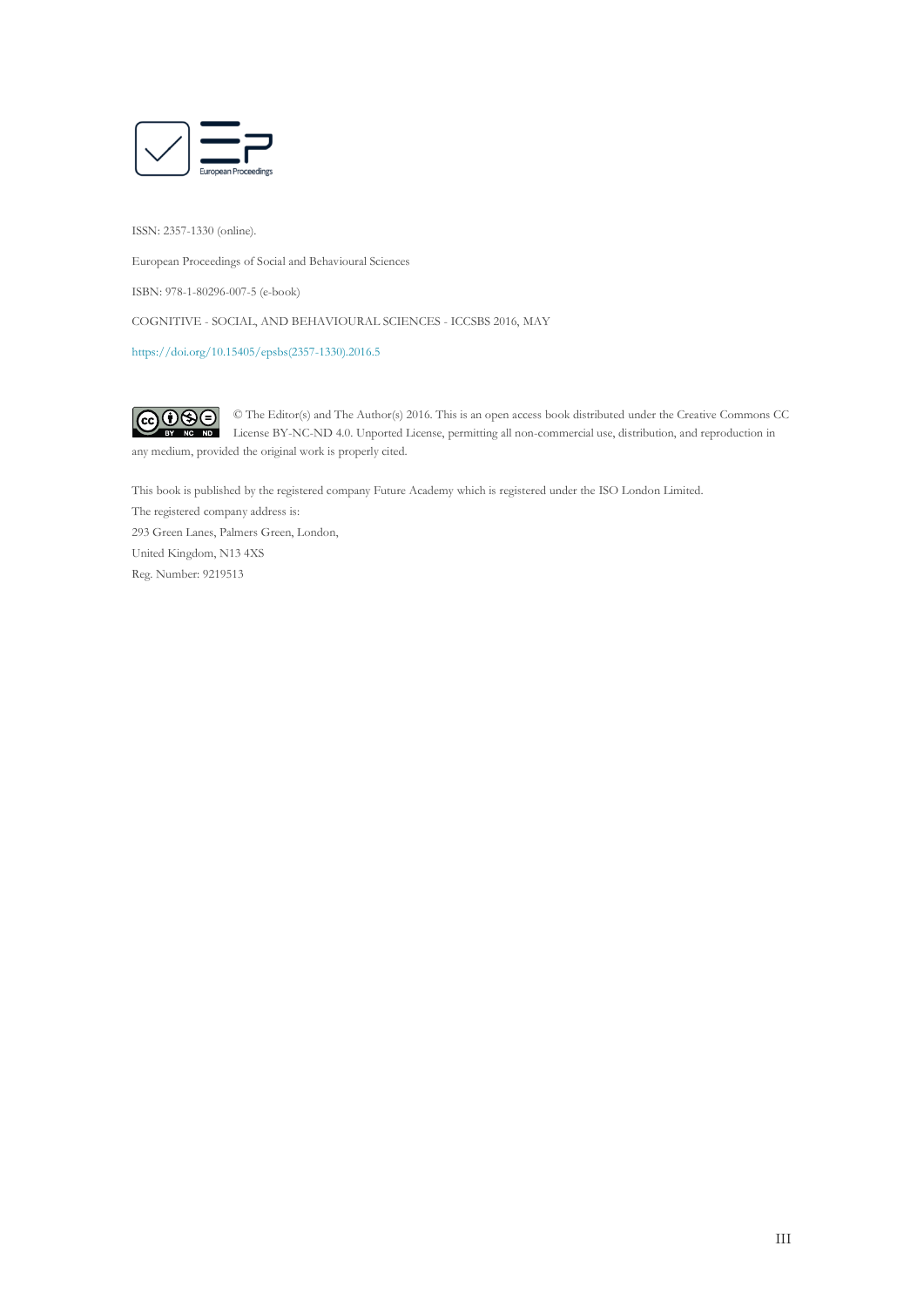## **Table of Contents**

Title: Self-regulation of Motivation: Contributing to Students' Learning in Middle School *Pages 1-6*

Author(s): Paula Paulino, Isabel Sá, Adelina Lopes da Silva

Title: Developing of the Measurement Model of Self-Directed Learning Characteristics *Pages 7-17* Author(s): Chaiwichit Chianchana

Title: Life effectiveness and Attitude towards the Psy4life Program *Pages 18-28* Author(s): Getrude Cosmas, Chua Bee Seok, Shazia Iqbal Hashmi

Title: Stress-related Diseases: Significant Influence on the Quality of Life at Workplaces *Pages 29-38* Author(s): Tiziana Ramaci, Monica Pellerone, Calogero Iacolino

Title: Family Functioning and Disability: a Study on Italian parents with Disabled Children *Pages 39-52* Author(s): Calogero Iacolinoa, Monica Pellerone, Ugo Pacea, Tiziana Ramacia, Vittorio Castorina

Title: Cognitive Dimension Of Abstraction In Basic Design Education: Architectural Context Of Antalya *Pages 53-58* Author(s): Kemal Reha Kavas, Hacer Mutlu Danaci

Title: Synesthesia in the minds of bilingual *Pages 59-65* Author(s): Zhannat Yermekova, Maral Nurtazina

Title: Influential Translation of Advertisements from English to Arabic for Arab Women Consumers *Pages 66-75* Author(s): Randa Saliba Chidiac, Marie-Therese Saliba

Title: Study of Civil Dispute Resolutions by Social Mediation Services in Civil Law *Pages 76-89* Author(s): Katarina Vankova

Title: How Teachers' Perceptions Affect the Academic and Language Assessment of Immigrant Children *Pages 90-108* Author(s): Sandra Figueiredo, Margarida Alves Martinsb, Carlos Silvac, Cristina Simões

Title: The Big Four Skills: Teachers' Assumptions on Measurement of Non-Native Students Cognition *Pages 109-124* Author(s): Sandra Figueiredo, Margarida Alves Martins, Carlos Silva, O. Nunes

Title: Is resilience related to Depression, Anxiety and Energy? European Social Survey Results *Pages 125-130* Author(s): Andrius Smitas, Loreta Gustainienė

Title: The Universal Equality in a Multi-Ethnic Society of Kazakhstan *Pages 131-134* Author(s): Assel Issakhanova

Title: The Role of Students' Personality Characteristics in the Implementation of Scientific Research *Pages 135-142* Author(s): Natalia Moskvicheva, Svetlana Kostromina

Title: Creativity Particularities of Students Specializing in Humanities, Science, Technics in Kazakhstani Universities *Pages 143-153* Author(s): Aigerim Mynbayeva, Anastassiya Vishnevskaya, Bakhytkul Akshalova